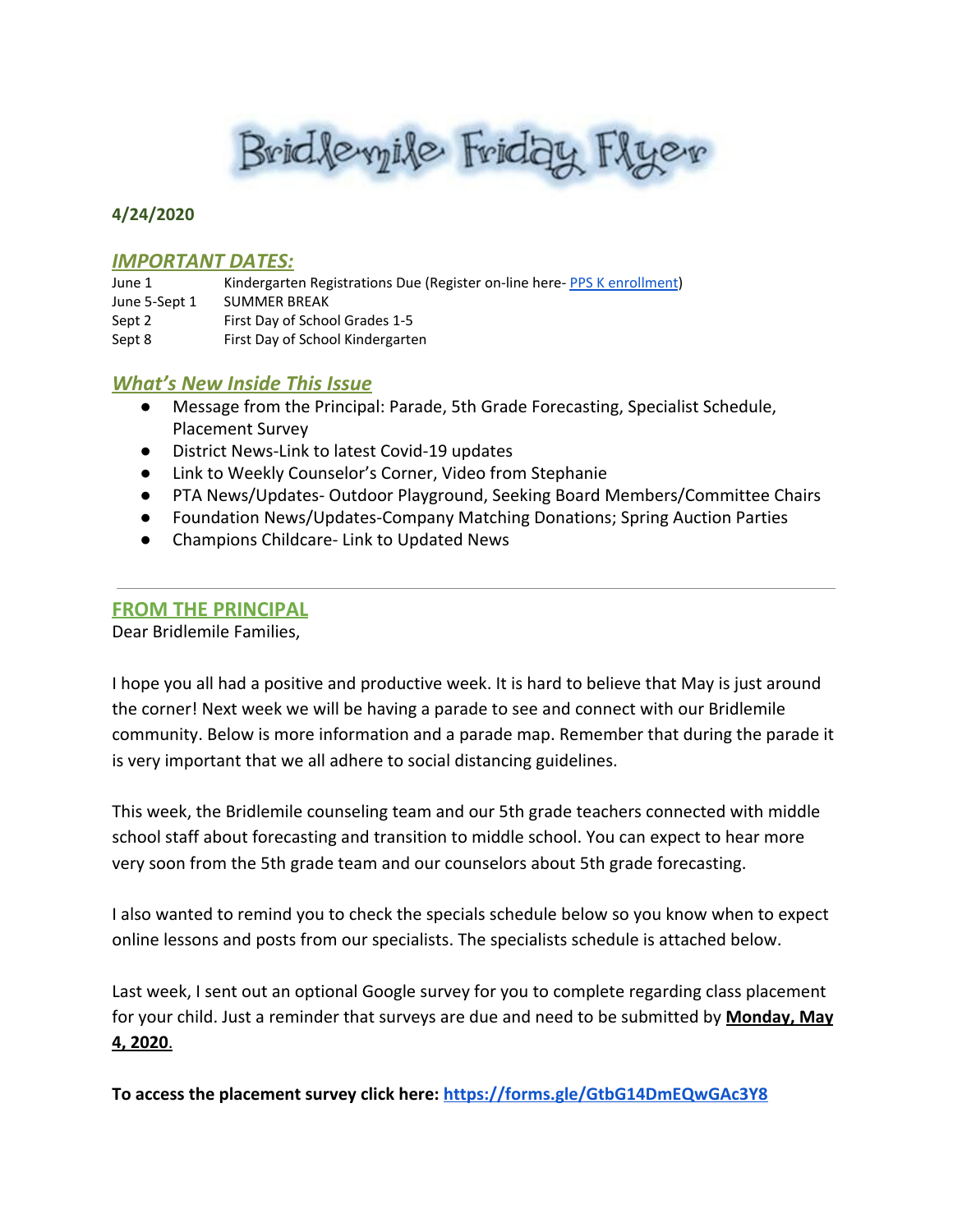I am looking forward to seeing you at the parade on Monday if you can make it. I hope you have an enjoyable weekend with your families. Please continue to take good care of yourselves and do not hesitate to reach out to your child's teacher and our school counselors regarding any support or resources you may need as we continue to navigate this very challenging time. Take good care.

Sincerely, Brad Pearson Principal

# **A Message From the Bridlemile Specialists:**

Below you will find the weekly rotation for specials assignments. If your student is in Kindergarten, 1st, or 2nd grade these assignments will show up in their Seesaw class activity list just like an assignment from their homeroom teacher. Students who are in 3rd, 4th, or 5th grade will access Specials assignments by opening the Google Classroom for each subject. Students are already enrolled in these classrooms and will just need to click on the correct option from their main Classroom page.

Please know that these activities are intended as options for your student to participate in to whatever extent makes sense for your family. As always, homeroom instruction is the core of our work at Bridlemile. As specialists, we hope that students and families will find these assignments to be fun and engaging ways to extend learning and nurture students' physical and creative health.

If you have any questions, please feel free to reach out at any time.

Thank you,

Becca Barlow Susan Dahinden Hannah Morris [bbarlow@pps.net](mailto:bbarlow@pps.net) [sdahinden@pps.net](mailto:sdahinden@pps.net) [hmorris1@pps.net](mailto:hmorris1@pps.net)

Eric Urke Patrick Stenger [eurke@pps.net](mailto:eurke@pps.net) [pstenger@pps.net](mailto:pstenger@pps.net)

|     | Bridlemile Distance Learning Specials Schedule |         |           |          |        |  |
|-----|------------------------------------------------|---------|-----------|----------|--------|--|
| Day | Monday                                         | Tuesday | Wednesday | Thursday | Friday |  |

| Day     | Monday      | Tuesday    | Wednesday  | Thursday | Friday       |
|---------|-------------|------------|------------|----------|--------------|
| Subject | Technology  | Music      | PE         | PE       | Library      |
| Teacher | Mr. Stenger | Ms. Barlow | Ms. Morris | Mr. Urke | Ms. Dahinden |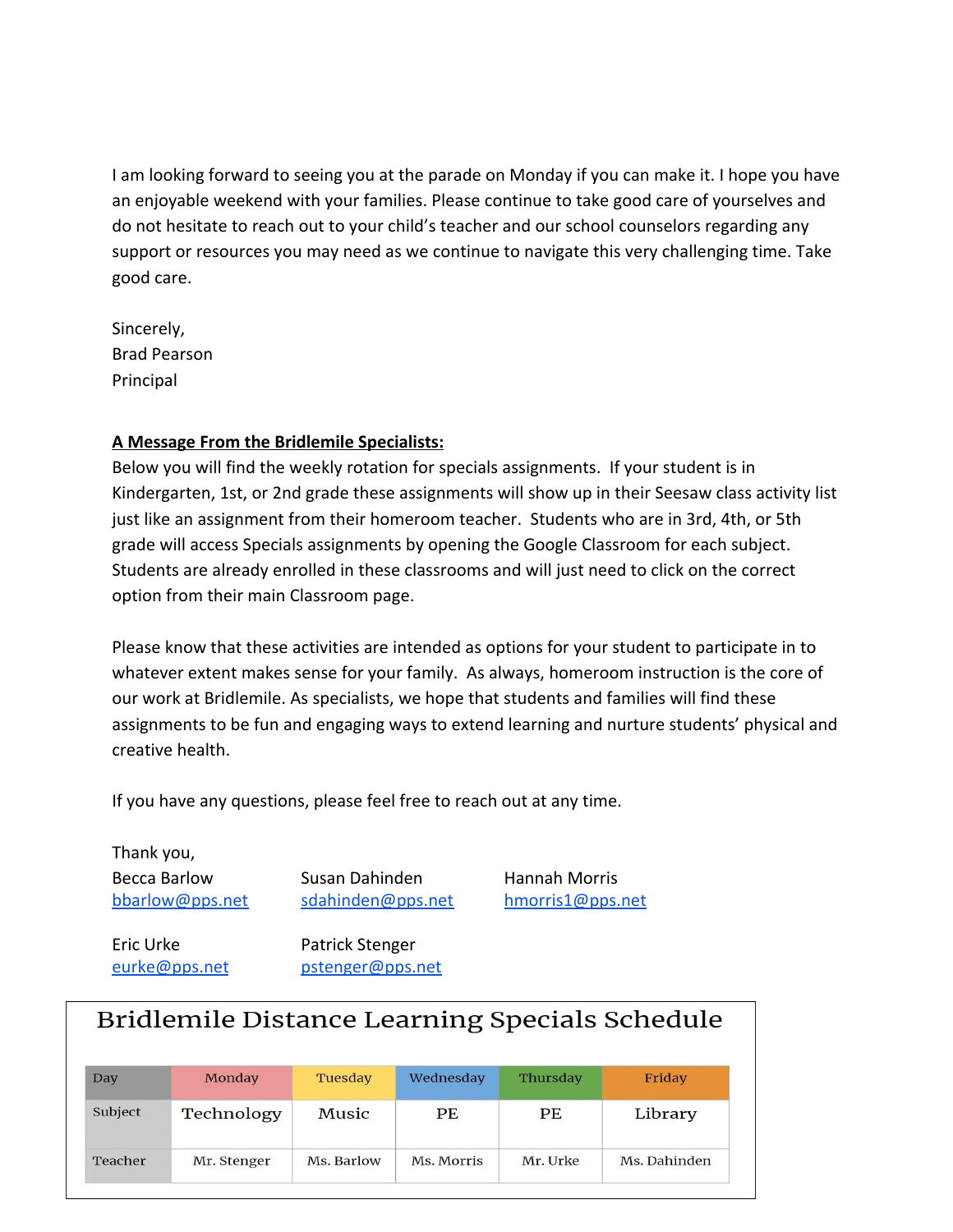# **PARADE!**

Dear Bridlemile Community,

We hope you can join us *Monday, April 27th starting at 4pm* for a Bridlemile School Parade! Bridlemile teachers and staff will be driving through our school's neighborhoods to say a heartfelt "Hello!" and "We miss you!" to our students and families that we care about so much.

Here's how the parade will work:

- Teachers and staff will depart from Odyssey school at 4PM, slowly driving their vehicles along a parade route through the Bridlemile neighborhoods (route directions are attached and click here to see the map: [Route Map\)](https://drive.google.com/open?id=1YUS637pDqY8bmQcN_VNoodDF1LTGtpVU&usp=sharing%20%20Attachments%20area)
- Parents, students and friends can find a spot along the route near their homes, safely social distancing from others, to say hello.
- Feel free to bring out the fun stuff to help make the parade joyful: Balloons, bubbles, noise makers, music, posters, etc. Just remember to be safe.

We'd love to see you and your family on our parade route! While we won't be able to go in front of each of your homes, our attached route shows we're making our best effort to reach as many friends as possible.

Once again, please remember to stay safe by maintaining social distancing guidelines, keeping 6 feet of distance between you and other families.

We hope you are able to participate and we look forward to seeing you soon, rain or shine!

Sincerely, The Bridlemile School Community

# **FROM THE DISTRICT**

For the most updated Coronavirus information go to [pps.net/coronavirus](http://track.spe.schoolmessenger.com/f/a/oZfGYFGWlPSuz04Ea4-9gA~~/AAAAAQA~/RgRgZlDRP0QfaHR0cHM6Ly93d3cucHBzLm5ldC9jb3JvbmF2aXJ1c1cHc2Nob29sbUIKAABRHYVennNdt1IURnJlY2tsZTFAY29tY2FzdC5uZXRYBAAAAAE~)

### **Child Care**

For families who need child care services, please go to the PPS [COVID website,](https://www.pps.net/coronavirus) there is a link for emergency child care options.

### **SNAP BENEFITS FOR FAMILIES**

Households financially impacted by the Coronavirus (COVID-19) may be able to qualify for The Supplemental Nutrition Assistance Program (SNAP). SNAP offers food benefits to eligible,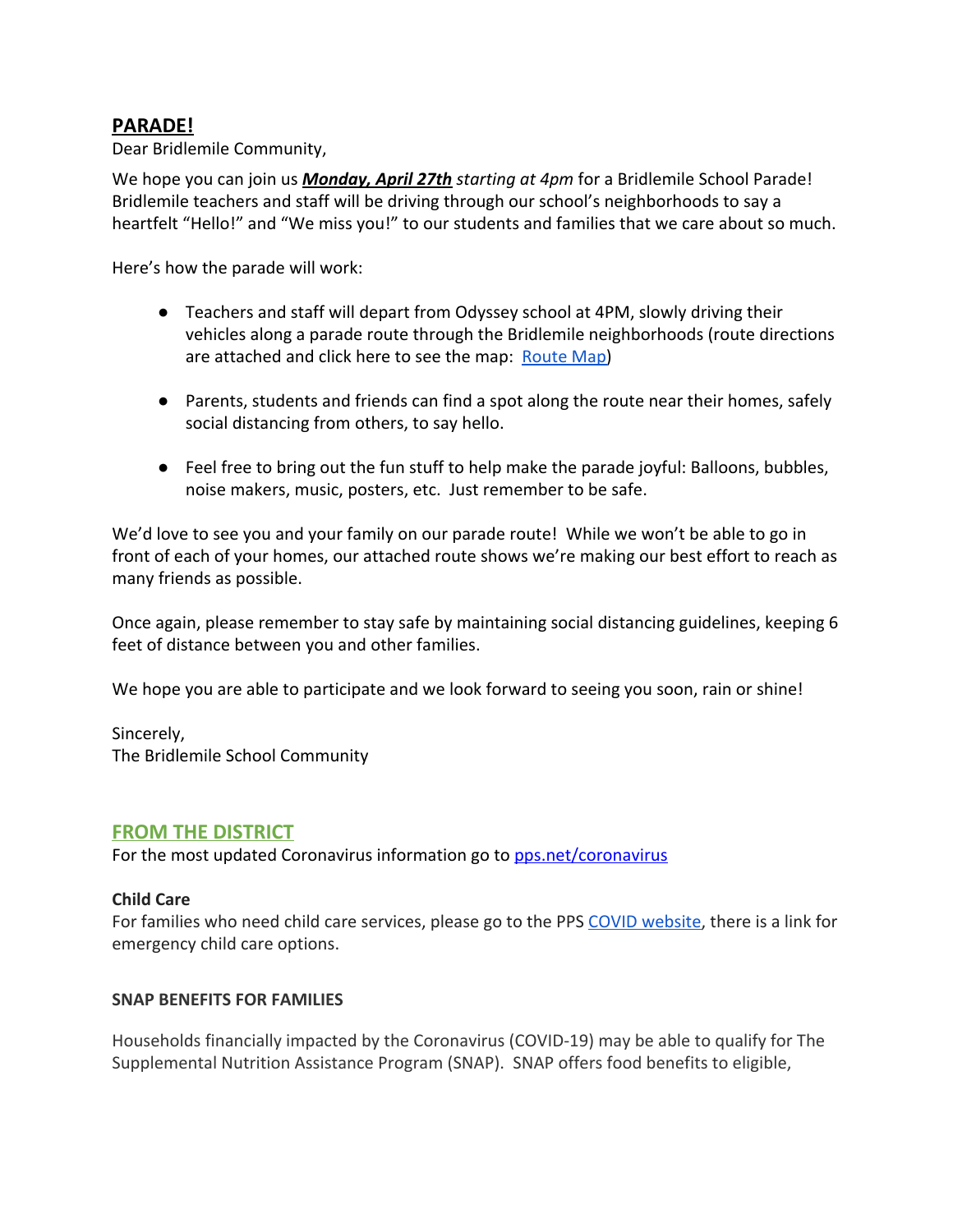low-income individuals and families. Find out if you are eligible and how to apply for food benefits.

<https://www.oregon.gov/DHS/ASSISTANCE/FOOD-BENEFITS/pages/index.aspx>

# **FROM THE OFFICE**

Kindergarten Registration 2020-21: The building may be closed but registrations can be done on-line. Click [here](https://www.pps.net/Page/2899) to register your incoming kindergartener. The deadline is currently June  $1<sup>st</sup>$ but we encourage everyone to register early! If you know of any families with incoming kinders, please help spread the word!

Thanks, stay safe and healthy!!

# **COUNSELOR'S CORNER**

This week's newsletter: [Bridlemile Counselor Newsletter](https://docs.google.com/document/d/1grFzuYzlVK_vqwuEOc2ADa_nTXv2VaCfgoS1__QSZR4/edit?usp=sharing)

For your student(s) to watch: Counselor Time with your host: Stephanie [Video 3 from Stephanie](https://drive.google.com/open?id=1_JZ0FbrtgPAhr1eMDqX-lMzT0IZcUffQ)

### **PTA NEWS**

Hello Bridlemile,

The website will be updated this weekend with needs for next year lead chairs and board positions.

In the weeks to come we will email an ask of volunteers to help assist with the items needed for the Outdoor Playground. There are items that can be made at home for the playground and we will send a list of those needs. There might be a great project on the list to do with your student!

If you or a community member are needing assistance with food/personal items, click on this link- [Covid Resources](https://drive.google.com/file/d/1JfPAhSCg3JPFRGRDofY_1dgcG0hsceKr/view) for additional resources available to you.

We will continue to post updates on our website! [www.bridlemileschool.org](http://www.bridlemileschool.org/)

Warmly, Your PTA

### **FOUNDATION NEWS**

#### Dear Parents–

We are so thankful for our community support during this time as we navigate this new environment. The Foundation is working to ensure that we have flexible funding to address community needs as we head into next year. As we are unable to take on any more school fundraising this Spring, we would like to encourage those of you who have already graciously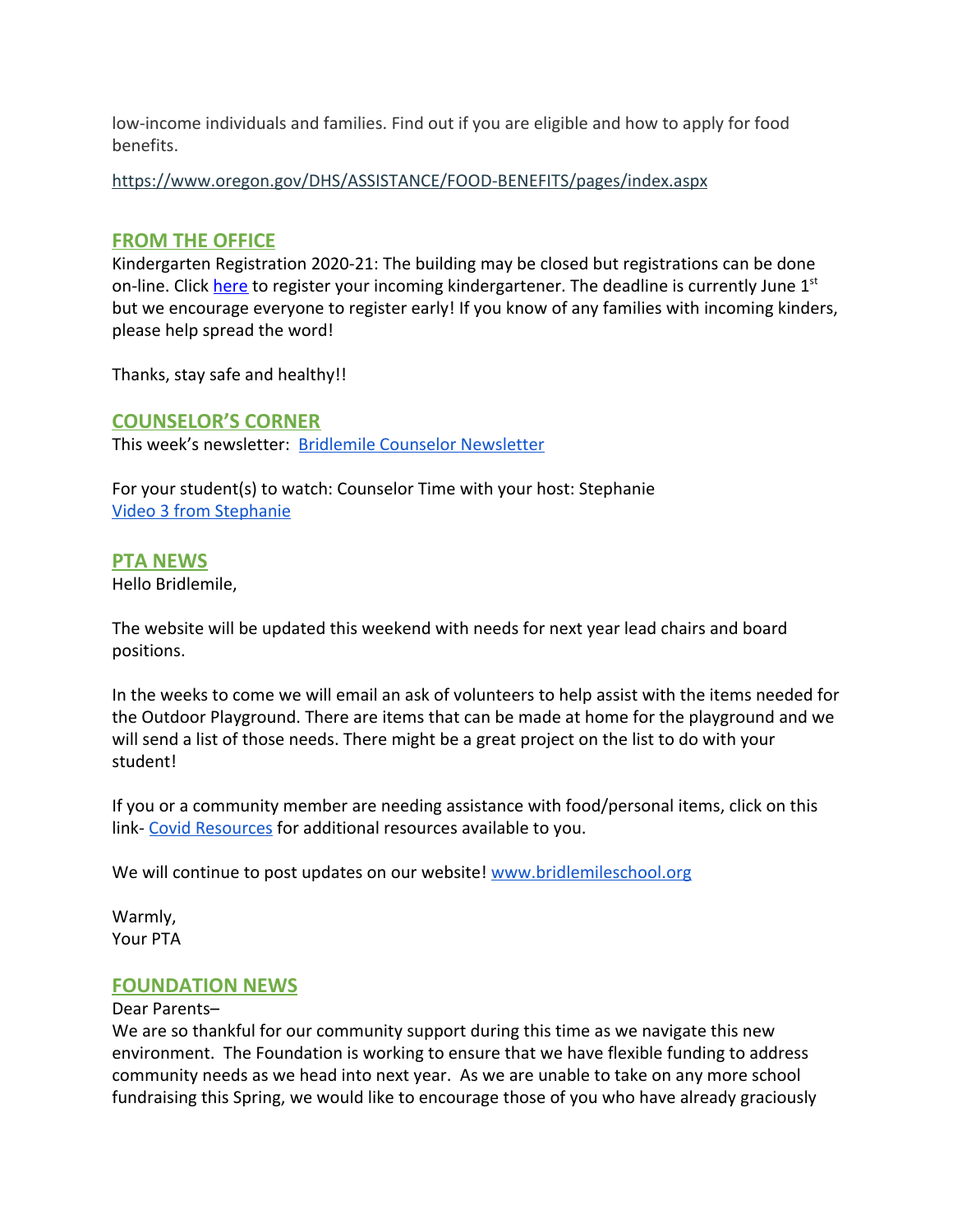donated this year and have companies that match your donations, to please finalize that matching paperwork so that we can take advantage of those additional funds. If you have any questions or need an itemized receipt, please reach out to me at kcornuelle@orrick.com.

For those of you who signed up for Spring and Summer easel parties as part of the auction benefit this year, we are obviously postponing these events due to the shelter-in-place order and the current Covid-19 risks, but we will be following up with you as to the rescheduled dates as soon as we have more direction and certainty.

Please stay safe and healthy. Despite being physically separated, we still have a strong school community that supports all of us.

Thanks so much, Kristin

# **OTHER NEWS**

#### **Champions Child Care for Essential Services Employees**

Click for the latest updates: [Champions Update](https://drive.google.com/file/d/1q1fgsD7klBAfV6cWHGo935IvS04vEP1C/view)

# **SCHOOL CLUSTER NEWS**

#### Lincoln

Registration for Lincoln Youth Football in the fall (flag or tackle) is now open. Register now! Payment isn't needed until we know the season is happening! Click 'pay offline' at checkout, you will be guaranteed early bird pricing that lasts only through May. [click here to register](https://www.lincolnyouthfootball.info/)



#### Wilson

The Wilson Youth Football Board has been monitoring the latest developments surrounding the Coronavirus (COVID 19). We feel for all the communities and families affected. We also know that we are stronger together and our kids need sports now more than ever. We stand together as a Football Community and look forward to seeing our athletes on the field again soon! We are happy to announce that Early Bird Tackle Football Registration for Fall 2020 is Open! - don't miss out! Membership for 2020 includes access to many off season camps, discounts on merchandise, registration for the 2020 season, all equipment rental and much more. Each player will be provided a helmet, shoulder pads, football pants, & jerseys to use for the season. Cleats & other protective gear (gloves, arm pads, etc) are not provided with the membership fee. Your player will join our coaches who are already planning for an fun and exciting year helping your player learn how to play safe and be a leader on the team and in the community! Join us for our 20th Anniversary year! Don't let cost be a deciding factor for you and your family. We want you to join us and will work with you to make football a reality for your family.